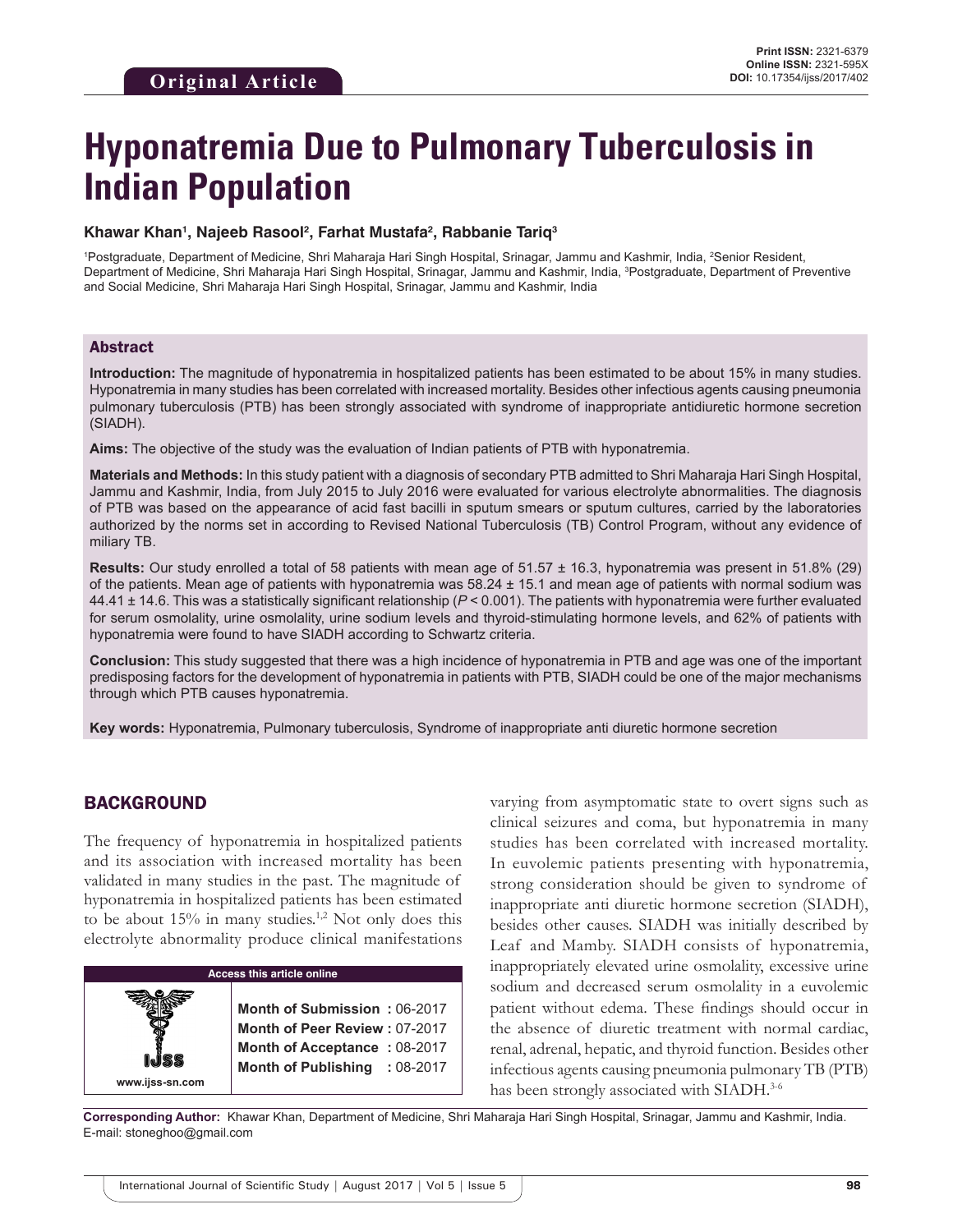PTB is one of the rare pulmonary infections which can induce hyponatremia. Tuberculosis (TB) is considered as one of the common illnesses in developing countries such as India which can present with various clinical manifestations. India is the country with the highest burden of TB. The World Health Organization (WHO) TB statistics for India for 2015 give an estimated incidence figure of 2.2 million cases of TB for India out of a global incidence of 9.6 million. The TB incidence for India is the number of new cases of active TB disease in India during a certain time period (usually a year).

The estimated TB prevalence figure for 2015 is given as 2.5 million. It is estimated that about 40% of the Indian population is infected with TB bacteria, the vast majority of whom have latent TB rather than TB disease.7,8 TB can induce hyponatremia through several mechanisms containing local invasion to the adrenal glands (adrenal insufficiency),9,10 local invasion to hypothalamus or pituitary gland, $11,12$  tubercular meningitis, $13-15$  and inappropriate antidiuretic hormone (ADH) secretion through pulmonary infection.16-18

### **Objective**

The aim of the study was to evaluate the incidence of hyponatremia in Indian patients with PTB attributable to SIADH.

## MATERIALS AND METHODS

#### **Design and Participants**

We have prospectively evaluated patients with a diagnosis of secondary PTB and that were admitted in general medicine wards of Shri Maharaja Hari Singh (SMHS) Hospital, Jammu and Kashmir, India, from July 2015 to July 2016. Demographic and laboratory characteristics were recorded. The confirmation of secondary PTB was based on the appearance of acid fast bacilli on two sputum smears or *Mycobacterium* TB on a sputum culture, in the absence of radiological features of miliary TB. The microbiological tests were done in the hospital lab of SMHS which is authorized according to the norms set by Revised National TB Control Program. The patients with abnormal mental status, any evidence of tubercular meningitis, edema forming conditions, uncontrolled hyperglycemia, renal insufficiency or failure, hyperlipidemia, receiving diuretics or any medications related to SIADH or induced vasopressin release were excluded.

#### **Assessment and Treatment**

All the diseases that cause renal loss of sodium were excluded, diseases causing abnormalities of serum sodium and serum and urine osmolalities were also excluded. Patients were on a normal diet. The patient received antitubercular drugs according to the WHO guidelines, rifampicin, isoniazid, ethambutol, and pyrazinamide during first 2 months and rifampicin and isoniazid for next 4-10 months. Blood samples and urine samples were collected simultaneously for sodium levels and osmolality measurements.

## **Statistics**

Data were collected to compare the profile and laboratory characteristics of PTB patients with or without hyponatremia. The data were analyzed using SPSS software  $(17<sup>th</sup>$  edition) and  $P < 0.05$  was considered significant. Quantitative and qualitative data were reported using mean ± standard deviation and infrequency (percentage). After checking normal distribution of quantitative data, the parametric or nonparametric tests were used. For the analysis of qualitative data with normal distribution, Student's *t*-test, ANOVA, and Pearson correlation and for the abnormal distributed variables, Mann–Whitney U, Kruskal–Wallis, and Spearman correlation tests were used.

## RESULTS

A total of 58 patients were enrolled for the study. The mean age of all the patients was  $51.57 \pm 16.3$ . The males were 65.6% (40), mean age of males 51.38  $\pm$  14.9, and mean age of females was  $52.06 \pm 20.06$  which was statistically insignificant.

Hyponatremia was present in 51.8% (29) of the patients, mean age of hyponatremics was  $58.24 \pm 15.1$  and mean age of eunatremics was  $44.41 \pm 14.6$ . This was a statistically significant relationship (*P* < 0.001).

Mean serum sodium was  $135.73 \pm 6.4$ . Mean serum Na in males was  $136.03 \pm 6.5$  versus mean serum sodium in females was  $135.00 \pm 6.5$ . 50% (20) males versus 56.2% (9) females had hyponatremia there was no significant relationship between gender and hyponatremia.

Hyponatremia and SIADH were found fairly correlated with Spearman's correlation coefficient of 0.7 which was found statistically significant  $(P < 0.001)$ .

The patients with hyponatremia were further evaluated for serum osmolality, urine osmolality, urine sodium levels and thyroid-stimulating hormone (TSH) levels, and 62% of patients with hyponatremia were found to have SIADH according to Schwartz criteria.19

Four patients with hyponatremia had TSH levels more than 5 nIU/ml.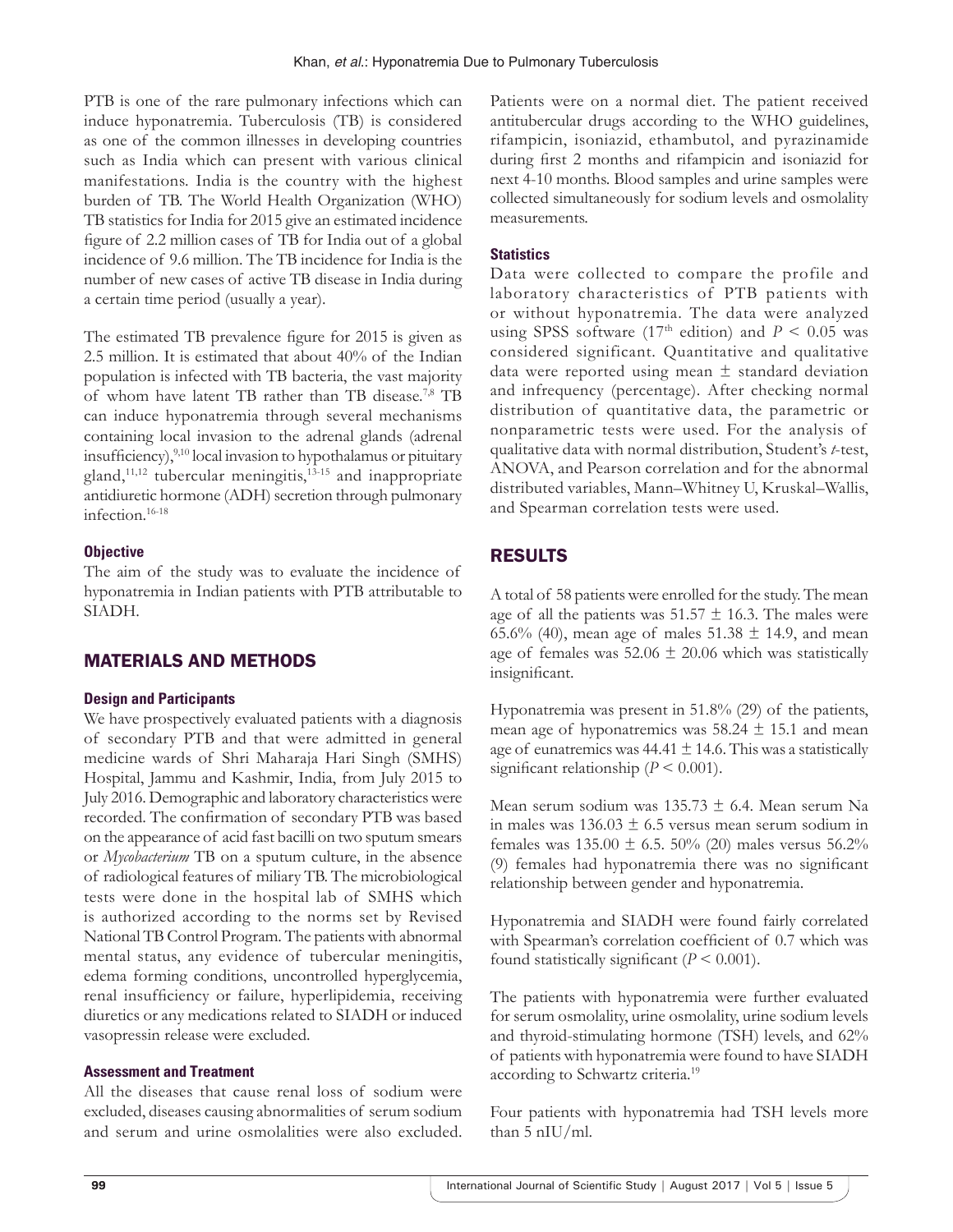#### **DISCUSSION**

Not only has been frequency of hyponatremia established in many studies in the past but also the association of hyponatremia with increased mortality and morbidity has been validated. Longer in hospital stay, osteoporosis, and increased incidence of falls and fractures has been associated with this metabolic abnormality.

Previous studies have shown that hyponatremia frequently develops in hospitalized patients.<sup>20</sup> Various studies have shown an association of general hyponatremia with increased morbidity and mortality,<sup>21-23</sup> longer hospitalization,<sup>24</sup> osteoporosis,25 and falls and fractures,25 and cognitive impairment.26 The most common causes of severe hyponatremia in hospital setting in adults are therapy with thiazides, the post-operative state and other causes of the syndrome of inappropriate secretion of ADH, polydipsia in psychiatric patients, and transurethral prostatectomy.27-31

In developing nations, infectious diseases are common causes for hospital admission and PTB being one of them. Previous studies have shown that hyponatremia developed in a significant number of PTB patients. A study conducted by Jafari *et al.*, in year 2012,<sup>32</sup> in Iran concluded that around 51% of PTB patients admitted to hospital developed hyponatremia, this is in accordance with the results of our study where hyponatremia developed in 51.8% of the patients of PTB. Age is an important predisposing factor to the development of hyponatremia in hospitalized patients. The studies have shown that elderly are more prone to the development of hyponatremia, Hoyle *et al*. conducted a study in 2006 where he concluded that hyponatremia developed in almost half of the hospitalized patients who were >65 years of age.<sup>17,25,33-35</sup> Our study demonstrated that the mean age of hyponatremics was 58.24 years. The older age of patients with hyponatremia stresses on the fact that the patients with advanced age need to be strictly screened for hyponatremia such that future complications of this metabolic abnormality can be averted. SIADH is a common cause of hyponatremia.

SIADH is a considerable complication of pulmonary infection, inflammatory and neoplastic disorders. SIADH has been shown to occur in infectious situations such as TB, although very few studies have actually delineated the prevalence and incidence. There have been numerous studies that showed the occurrence of SIADH in both pulmonary as well as meningeal TB. Vorherr *et al.* have reported a case with PTB and hyponatremia and found antidiuretic secreting lesions in tuberculous lung tissues.17 Bryant have suggested the syndrome of inappropriate secretion of ADH for patients with an infectious pulmonary disease such as PTB.3

Cockcroft *et al*. reported a 74-year-old woman with miliary TB which was complicated by severe hyponatremia due to SIADH.<sup>4</sup>

There are many mechanisms of SIADH in TB. These are studies which have shown that more than 60% of patients with tubercular meningitis may present with SIADH.<sup>36</sup> SIADH must be suspected in every case with hyponatremia with low serum osmolality condition, a normal acid-base state, urine osmolality over 100 mOsm/kg, and urine sodium concentration more than 40 mEq/L. In our study, 62 % of the patients with hyponatremia were qualifying for the criteria of SIADH (Schwartz criteria).<sup>19</sup> Although this number could not reach to a statistical significance due to the small number of participants in the study, but it points toward the importance of screening of patients for SIADH in development of hyponatremia. Therefore, further large scale studies need to be conducted to establish a firmer relation between hyponatremia in PTB and SIADH.

#### **CONCLUSION**

This study suggested that there was a high incidence of hyponatremia in PTB and age was one of the important predisposing factors for the development of hyponatremia in patients with PTB, SIADH could be one of the major mechanisms through which PTB causes hyponatremia.

#### REFERENCES

- 1. Funk GC, Lindner G, Druml W, Metnitz B, Schwarz C, Bauer P, *et al.* Incidence and prognosis of dysnatremias present on ICU admission. Intensive Care Med 2010;36:304-11.
- 2. Singhi S, Dhawan A. Frequency and significance of electrolyte abnormalities in pneumonia. Indian Pediatr 1992;29:735-40.
- 3. Bryant DH. The syndrome of inappropriate secretion of antidiuretic hormone in infectious pulmonary disease. Med J Aust 1972;1:1285-8.
- 4. Cockcroft DW, Donevan RE, Copland GM, Ibbott JW. Miliary tuberculosis presening with hyponatremia and thrombocytopenia. Can Med Assoc J 1976;115:871-3.
- 5. Usalan C, Nar A, Erdem Y, Yasavul U, Turgan C, Caglar S. Severe hyponatremia probably resulting from inappropriate secretion of antidiuretic hormone. A rare initial presentation of tuberculosis. Nephron 1998;80:237-8.
- 6. Weiss H, Katz S. Hyponatremia resulting from apparently inappropriate secretion of antidiuretic hormone in patients with pulmonary tuberculosis. Am Rev Respir Dis 1965;92:609-16.
- 7. Global Tuberculosis Control. Geneva: WHO; 2015. Available from: http:// www.who.int/tb/publications/global\_report. [Last accessed on 2017 Jun 28]
- 8. Department of Health. Basic Statistics: About Incidence, Prevalence, Morbidity, and Mortality - Statistics Teaching Tools. New York: Department of Health; 1999.
- 9. Jacobi J, Schnellhardt S, Kulschewski A, Amann KU, Kuefner MA, Eckardt KU, *et al.* An unusual case of hyponatraemia. Nephrol Dial Transplant 2010;25:998-1001.
- 10. Kinjo T, Higuchi D, Oshiro Y, Nakamatsu Y, Fujita K, Nakamoto A, *et al.* Addison's disease due to tuberculosis that required differentiation from SIADH. J Infect Chemother 2009;15:239-42.
- 11. Lam KS, Sham MM, Tam SC, Ng MM, Ma HT. Hypopituitarism after tuberculous meningitis in childhood. Ann Intern Med 1993;118:701-6.